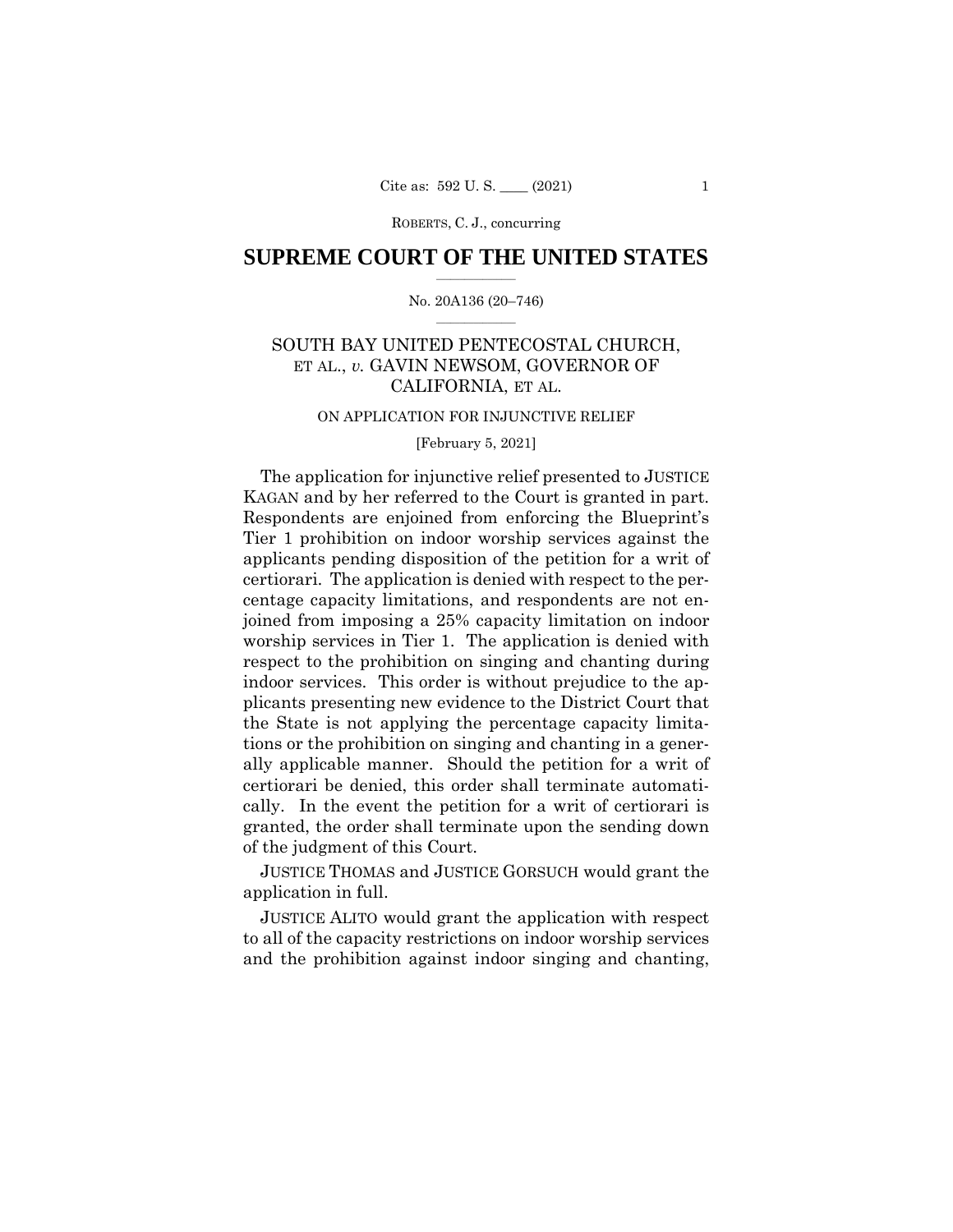# ROBERTS, C. J., concurring

and would stay for 30 days an injunction against the percentage attendance caps and the prohibition against indoor singing and chanting. JUSTICE ALITO would have the stay lift in 30 days unless the State demonstrates clearly that nothing short of those measures will reduce the community spread of COVID–19 at indoor religious gatherings to the same extent as do the restrictions the State enforces with respect to other activities it classifies as essential.

 CHIEF JUSTICE ROBERTS, concurring in the partial grant of application for injunctive relief.

As I explained the last time the Court considered this evolving case, federal courts owe significant deference to politically accountable officials with the "background, competence, and expertise to assess public health." *South Bay United Pentecostal Church* v. *Newsom*, 590 U. S. \_\_\_, \_\_\_ (2020) (opinion concurring in denial of application for injunctive relief) (slip op., at 2). The State has concluded, for example, that singing indoors poses a heightened risk of transmitting COVID–19. I see no basis in this record for overriding that aspect of the state public health framework. At the same time, the State's present determination—that the maximum number of adherents who can safely worship in the most cavernous cathedral is zero—appears to reflect not expertise or discretion, but instead insufficient appreciation or consideration of the interests at stake.

I adhere to the view that the "Constitution principally entrusts the safety and the health of the people to the politically accountable officials of the States." *Ibid.* (internal quotation marks and alteration omitted). But the Constitution also entrusts the protection of the people's rights to the Judiciary—not despite judges being shielded by life tenure, see *post,* at 6 (KAGAN, J., dissenting), but because they are. Deference, though broad, has its limits.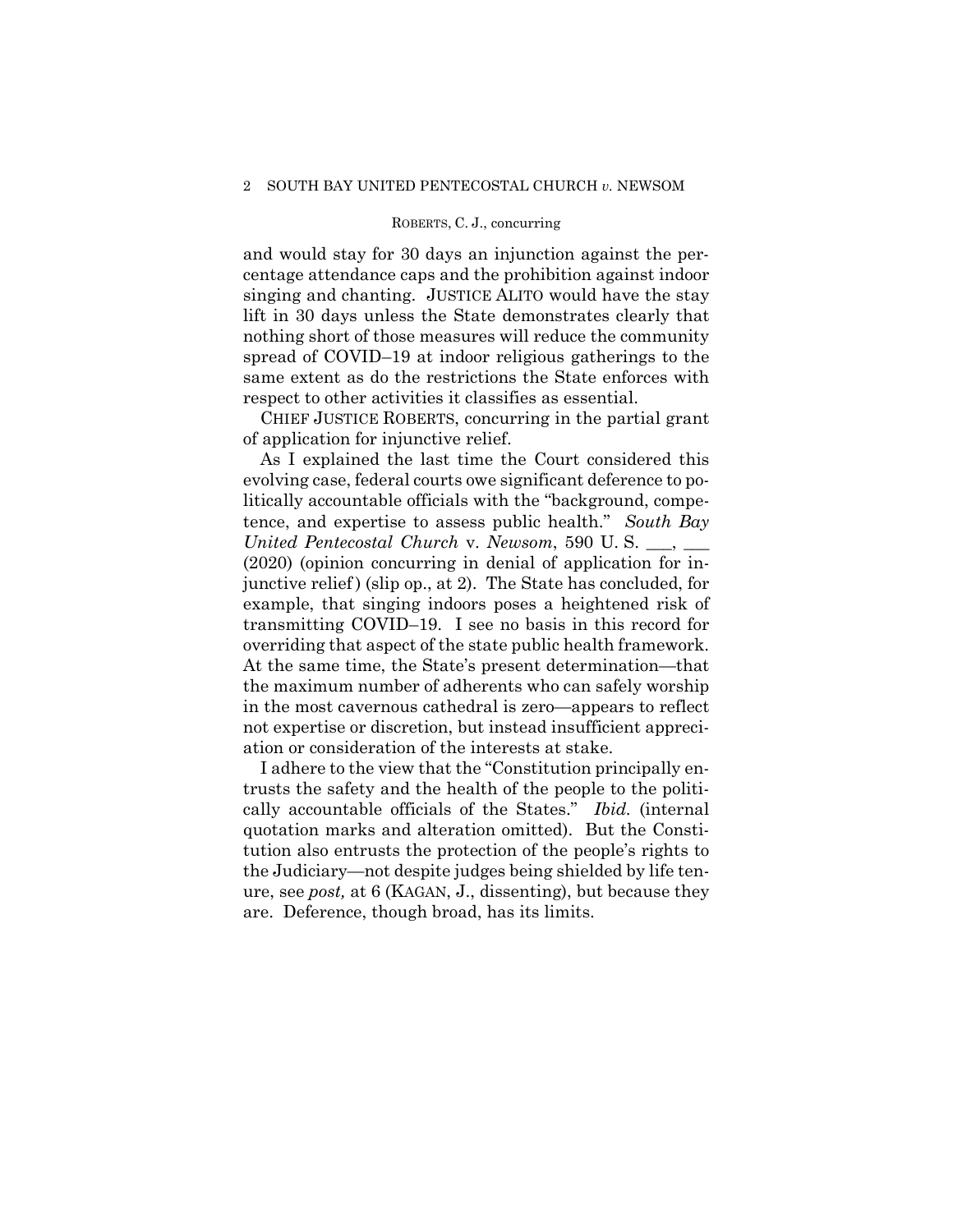BARRETT, J., concurring

# **SUPREME COURT OF THE UNITED STATES**  $\overline{\phantom{a}}$  , where  $\overline{\phantom{a}}$

## No. 20A136 (20–746)  $\overline{\phantom{a}}$  , where  $\overline{\phantom{a}}$

# SOUTH BAY UNITED PENTECOSTAL CHURCH, ET AL., *v.* GAVIN NEWSOM, GOVERNOR OF CALIFORNIA, ET AL.

# ON APPLICATION FOR INJUNCTIVE RELIEF

[February 5, 2021]

 JUSTICE BARRETT, with whom JUSTICE KAVANAUGH joins, concurring in the partial grant of application for injunctive relief.

I agree with JUSTICE GORSUCH's statement, save its contention that the Court should enjoin California's prohibition on singing and chanting during indoor services. The applicants bore the burden of establishing their entitlement to relief from the singing ban. In my view, they did not carry that burden—at least not on this record. As the case comes to us, it remains unclear whether the singing ban applies across the board (and thus constitutes a neutral and generally applicable law) or else favors certain sectors (and thus triggers more searching review). Of course, if a chorister can sing in a Hollywood studio but not in her church, California's regulations cannot be viewed as neutral. But the record is uncertain, and the decisions below unfortunately shed little light on the issue. As the order notes, however, the applicants remain free to show that the singing ban is not generally applicable and to advance their claim accordingly.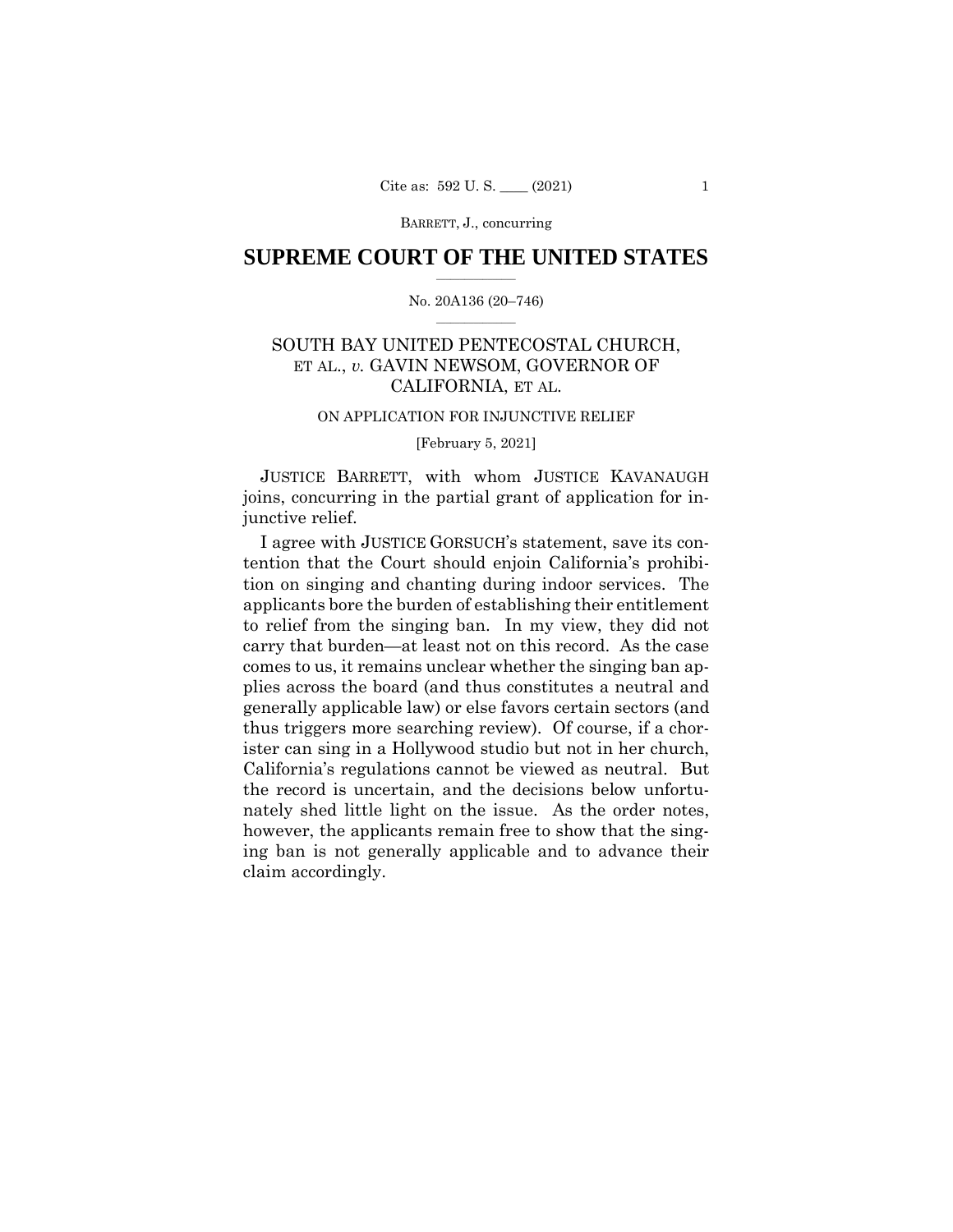# **SUPREME COURT OF THE UNITED STATES**  $\overline{\phantom{a}}$  , where  $\overline{\phantom{a}}$

## No. 20A136 (20–746)  $\overline{\phantom{a}}$  , where  $\overline{\phantom{a}}$

# SOUTH BAY UNITED PENTECOSTAL CHURCH, ET AL., *v.* GAVIN NEWSOM, GOVERNOR OF CALIFORNIA, ET AL.

#### ON APPLICATION FOR INJUNCTIVE RELIEF

[February 5, 2021]

Statement of JUSTICE GORSUCH, with whom JUSTICE THOMAS and JUSTICE ALITO join.

Often, courts addressing First Amendment free exercise challenges face difficult questions about whether a law reflects "'subtle departures from neutrality,'" "'religious gerrymander[ing],'" or "impermissible targeting" of religion. *Church of Lukumi Babalu Aye, Inc.* v. *Hialeah*, 508 U. S. 520, 534–535 (1993). But not here. Since the arrival of COVID–19, California has openly imposed more stringent regulations on religious institutions than on many businesses. The State's spreadsheet summarizing its pandemic rules even assigns places of worship their own row. See App. to Emergency Application for Writ of Injunction, App. G–3. At "Tier 1," applicable today in most of the State, California forbids any kind of indoor worship. Meanwhile, the State allows most retail operations to proceed indoors with 25% occupancy, and other businesses to operate at 50% occupancy or more. See *ibid*; see also \_\_\_ F. 3d \_\_\_, 2021 WL 222814, App. A (CA9, Jan. 22, 2021)*.* Apparently, California is the only State in the country that has gone so far as to ban *all* indoor religious services. See Brief for Becket Fund for Religious Liberty as *Amicus Curiae*, 5–6.

When a State so obviously targets religion for differential treatment, our job becomes that much clearer. As the Ninth Circuit recognized, regulations like these violate the First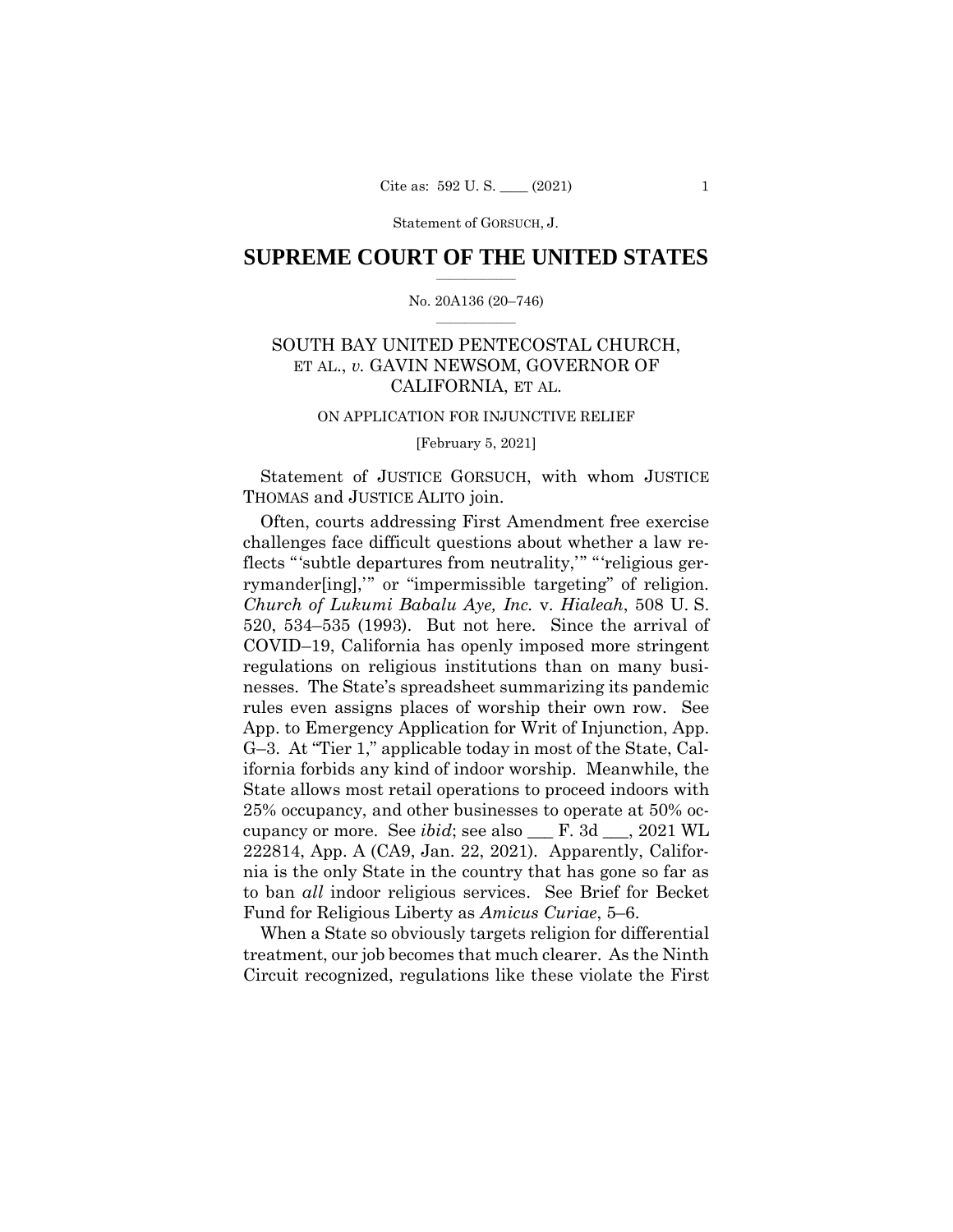Amendment unless the State can show they are the least restrictive means of achieving a compelling government interest. \_\_\_ F. 3d, at \_\_\_, 2021 WL 222814, \*9.

In cases implicating this form of "strict scrutiny," courts nearly always face an individual's claim of constitutional right pitted against the government's claim of special expertise in a matter of high importance involving public health or safety. It has never been enough for the State to insist on deference or demand that individual rights give way to collective interests. Of course we are not scientists, but neither may we abandon the field when government officials with experts in tow seek to infringe a constitutionally protected liberty. The whole point of strict scrutiny is to test the government's assertions, and our precedents make plain that it has always been a demanding and rarely satisfied standard. See *Lukumi*, 508 U. S., at 546. Even in times of crisis—perhaps *especially* in times of crisis—we have a duty to hold governments to the Constitution.

Still, California says it can thread the needle. It insists that religious worship is so different that it demands especially onerous regulation. The State offers essentially four reasons why: It says that religious exercises involve (1) large numbers of people mixing from different households; (2) in close physical proximity; (3) for extended periods; (4) with singing.

No one before us disputes that factors like these may increase the risk of transmitting COVID–19. And no one need doubt that the State has a compelling interest in reducing that risk. This Court certainly is not downplaying the suffering many have experienced in this pandemic. But California errs to the extent it suggests its four factors are always present in worship, or always absent from the other secular activities its regulations allow. Nor has California sought to explain why it cannot address its legitimate concerns with rules short of a total ban. Each of the State's shortcomings are telltale signs this Court has long used to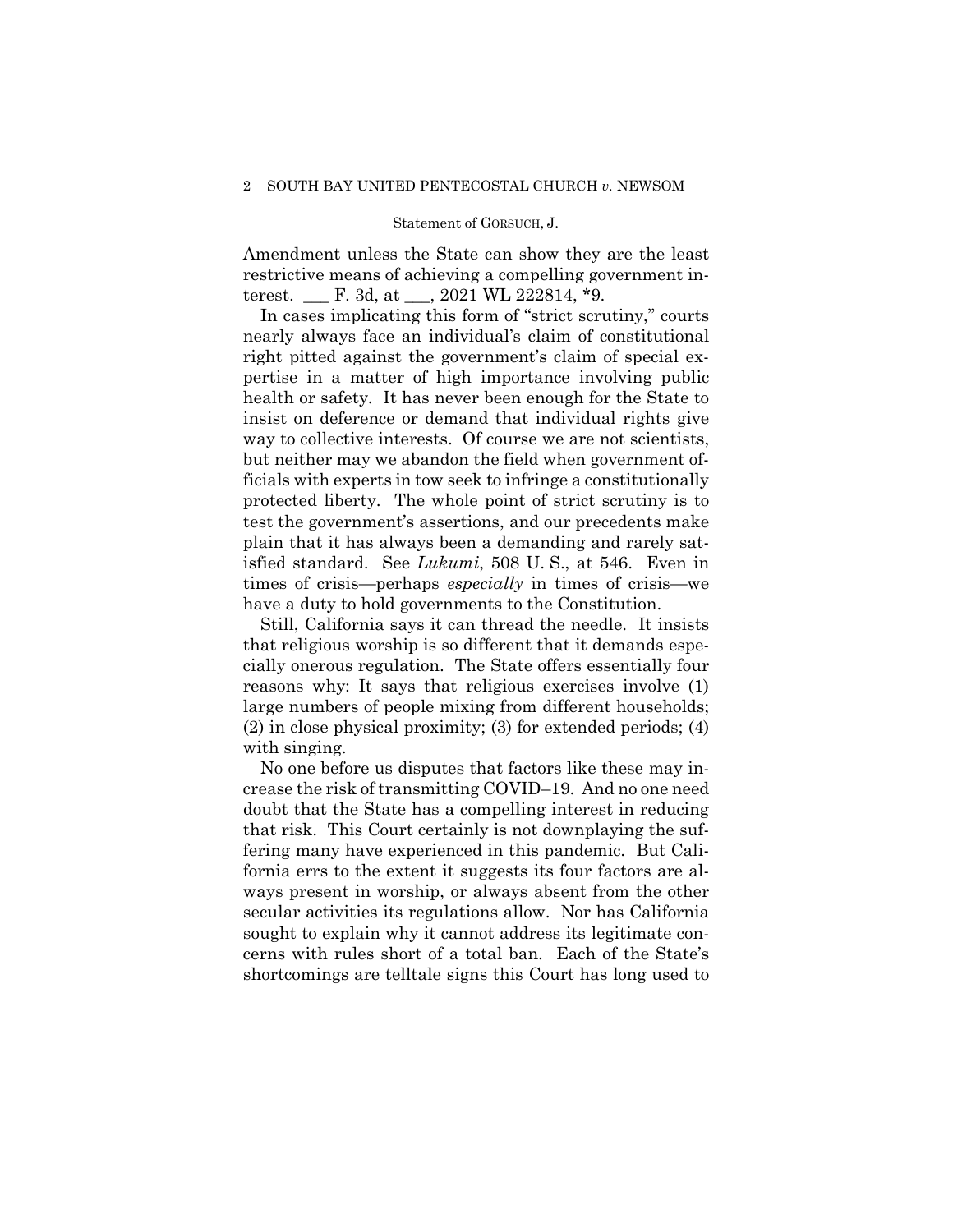identify laws that fail strict scrutiny. See, *e.g., First Nat. Bank of Boston* v. *Bellotti*, 435 U. S. 765, 793 (1978) (The State's proffered "purpose is belied, however, by the provisions of the statute, which are both underinclusive and overinclusive.").

Consider California's arguments in turn. The State presumes that worship inherently involves a large number of people. Never mind that scores might pack into train stations or wait in long checkout lines in the businesses the State allows to remain open. Never mind, too, that some worshippers may seek only to pray in solitude, go to confession, or study in small groups. See *Harvest Rock Church, Inc.* v. *Newsom,* App. to Emergency Application for Writ of Injunction, No. 20A137, Exh. A, No. 20–56357, p. 4, n. 1 (CA9, Jan. 25, 2021) (O'Scannlain, J., specially concurring). Nor does California explain why the less restrictive option of limiting the number of people who may gather at one time is insufficient for houses of worship, even though it has found that answer adequate for so many stores and businesses.

Next, the State tells us that worshippers are sure to seek close physical interactions. It touts its mild climate, too, suggesting that worshippers might enjoy more space outdoors. Yet, California is not as concerned with the close physical proximity of hairstylists or manicurists to their customers, whom they touch and remain near for extended periods. The State does not force them or retailers to do all their business in parking lots and parks. And California allows people to sit in relatively close proximity inside buses too. Nor, again, does California explain why the narrower options it thinks adequate in many secular settings such as social distancing requirements, masks, cleaning, plexiglass barriers, and the like—cannot suffice here. Especially when those measures are in routine use in religious services across the country today.

California worries that worship brings people together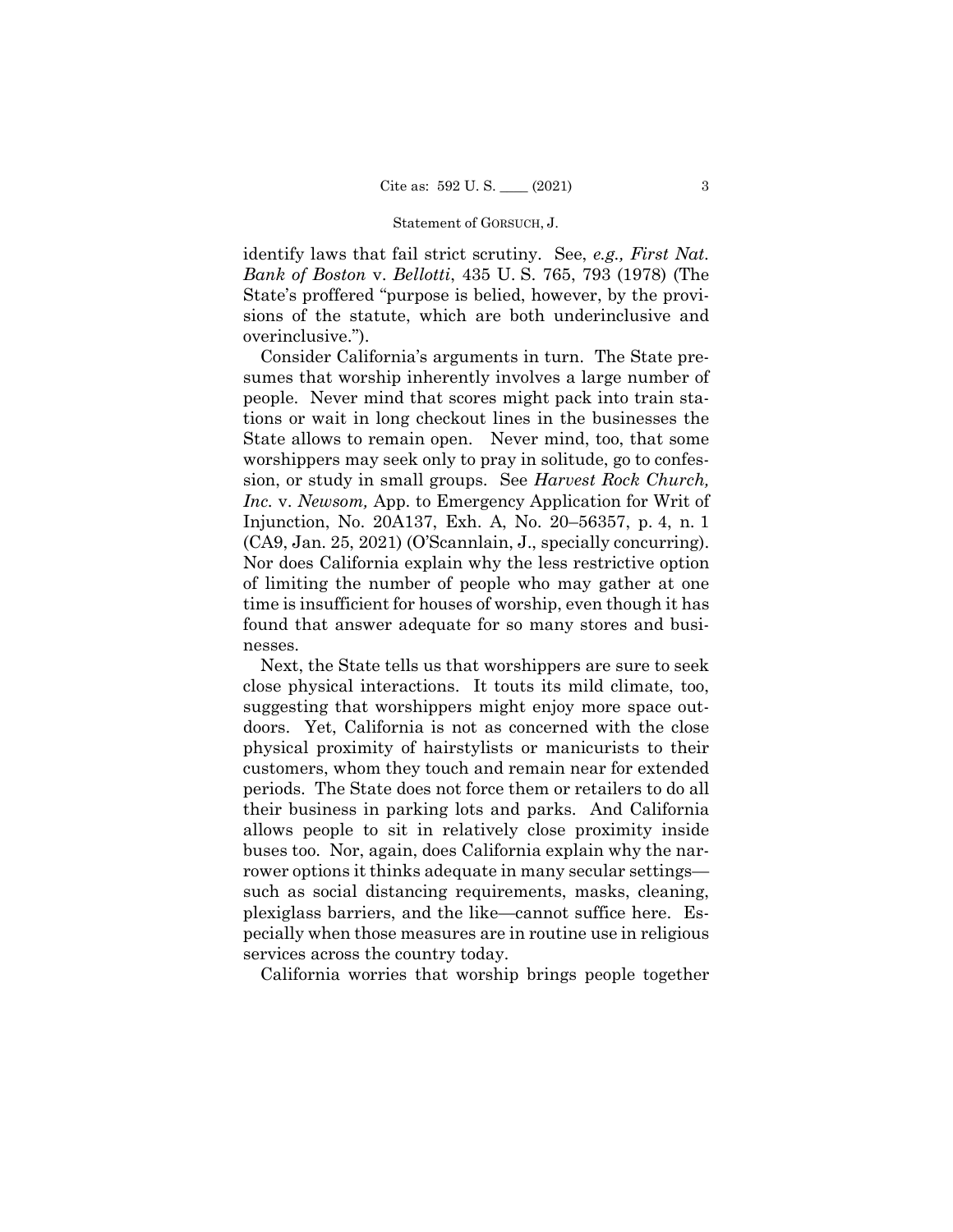for too much time. Yet, California does not limit its citizens to running in and out of other establishments; no one is barred from lingering in shopping malls, salons, or bus terminals. Nor, yet again, has California explained why more narrowly tailored options, like a reasonable limit on the length of indoor religious gatherings, would fail to meet its concerns.

When it comes to each of the first three factors, California singles out religion for worse treatment than many secular activities. At the same time, the State fails to explain why narrower options it finds sufficient in secular contexts do not satisfy its legitimate interests. Recently, this Court made it abundantly clear that edicts like California's fail strict scrutiny and violate the Constitution. See *Roman Catholic Diocese of Brooklyn* v. *Cuomo*, *ante*, at \_\_\_ (*per curiam*). Today's order should have been needless; the lower courts in these cases should have followed the extensive guidance this Court already gave.[1](#page-6-0)

If I have a quibble with the Court's order, it is with how it addresses California's final factor, singing. While the Court's order requires California to allow churches to open, it also permits California to enforce, for now, a categorical ban on singing during services. This much might seem understandable. California has sensibly expressed concern that singing may be a particularly potent way to transmit the disease, and it has banned singing not just at indoor worship services, but at indoor private gatherings, schools, and restaurants too.

But, on further inspection, the singing ban may not be

<span id="page-6-0"></span> $1$ While today's case concerns the total ban on indoor worship found in "Tier 1," nothing in our order precludes future challenges to the other disparate occupancy caps applicable to places of worship, particularly in "Tiers" 2 through 4. See App. to Emergency Application for Writ of Injunction, App. G–3.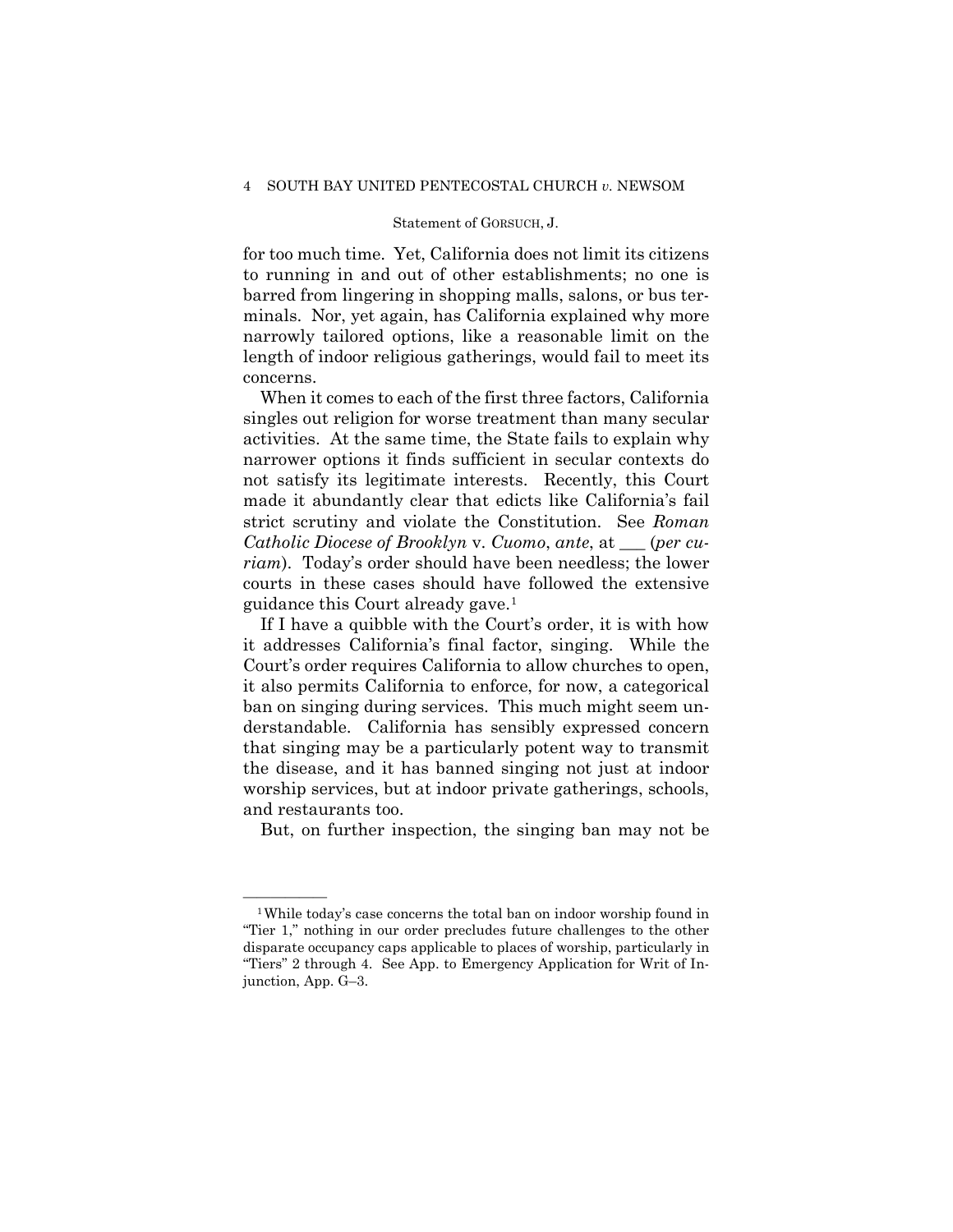what it first appears. It seems California's powerful enter-tainment industry has won an exemption.<sup>[2](#page-7-0)</sup> So, once more, we appear to have a State playing favorites during a pandemic, expending considerable effort to protect lucrative industries (casinos in Nevada; movie studios in California) while denying similar largesse to its faithful. See, *e.g., Calvary Chapel Dayton Valley* v. *Sisolak*, 591 U. S. \_\_\_, \_\_\_ 2020) (GORSUCH, J., dissenting from denial of application for injunction relief).

Once more, too, the State has not explained how a total ban on religious singing is narrowly tailored to its legitimate public health concerns. Even if a full congregation singing hymns is too risky, California does not explain why even a single masked cantor cannot lead worship behind a mask and a plexiglass shield. Or why even a lone muezzin may not sing the call to prayer from a remote location inside a mosque as worshippers file in. The Ninth Circuit sought to defend California's uneven regime by observing that the

<span id="page-7-0"></span><sup>&</sup>lt;sup>2</sup>There is some confusion over what rules actually apply to Hollywood but I would not allow the government officials who created California's complex regime to benefit from its confusing nature. The district court did not address the singing ban, and the Ninth Circuit applied rationalbasis review because it was not convinced that *anyone* is permitted to sing indoors in California. \_\_\_ F. 3d., \_\_\_, 2021 WL 222814, \*18 (CA9, Jan. 22, 2021). But the record suggests that music, film, and television studios *are* permitted to sing indoors. See Record in No. 20–56358, Doc. 18–4, p. 124 (CA9) (decl. of Screen Actors Guild General Counsel) ("Singing in larger groups [inside the studio] is permitted but only . . . with additional protections."). California's most recent edict prohibits singing at "private" "social situations" as well as "activities protected by the First Amendment to the extent they are not already permitted by other guidance." California Dept. of Public Health, Guidance for the Prevention of COVID–19 Transmission for Gatherings (updated Nov. 13, 2020). No one seems to know exactly how far this language stretches, but it seems unlikely to apply to the entertainment industry, which has its own governing guidance. And California does not squarely deny as much here. See Brief in Opposition 51–52, and n. 52. As the Court recognizes, though, nothing in today's order precludes future relief on this claim either.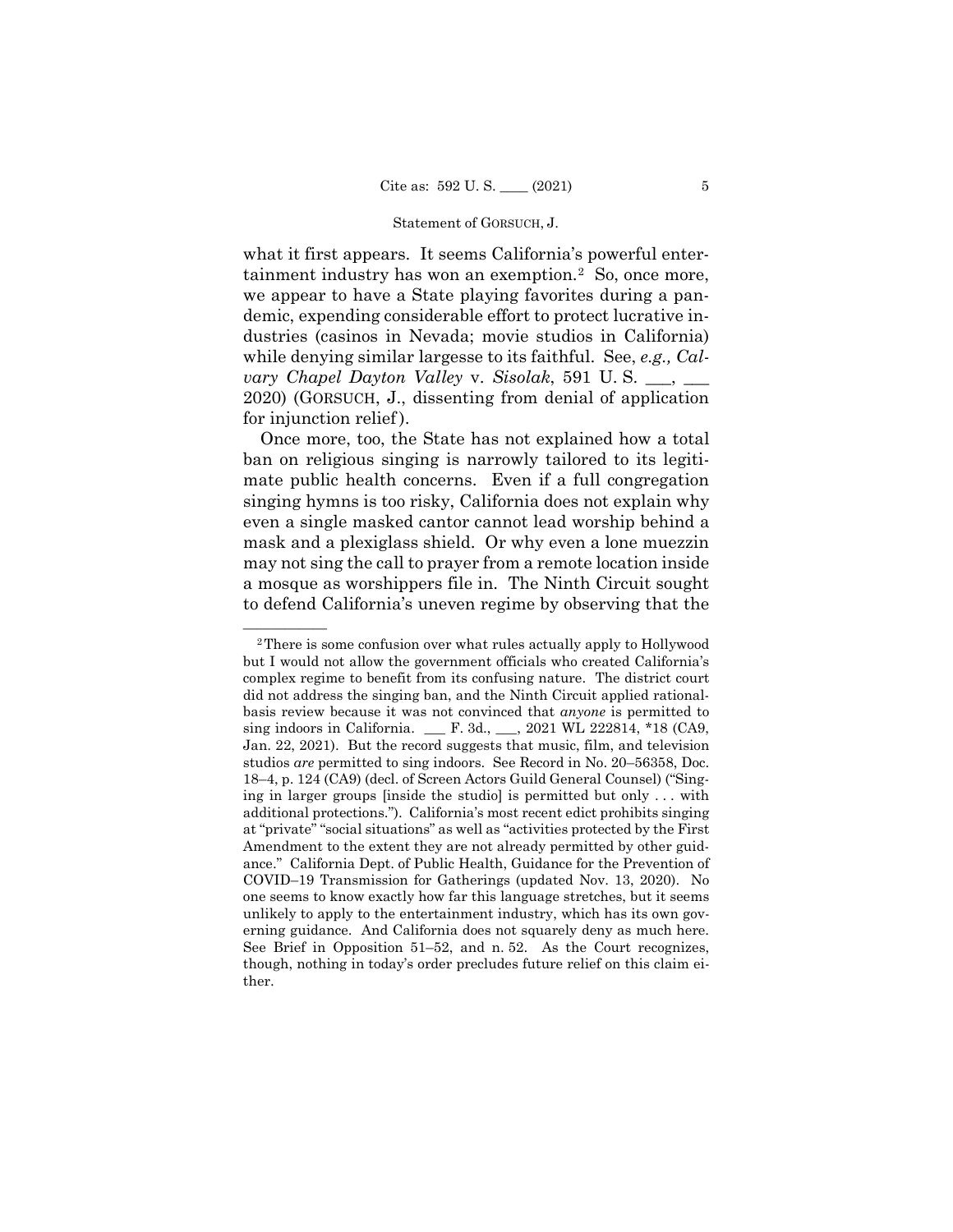entertainment industry has adopted COVID–19 testing protocols. See \_\_\_ F. 3d., at \_\_\_, 2021 WL 222814, \*13. But, if that's true, it is unclear why California's religious institutions might be denied a similar opportunity. Rather than assume such testing is infeasible, California might have at least offered the option, or sought to adapt it to churches. In my view, the State must do more to tailor the requirements of public health to the rights of its people. The Court's order today at least allows the applicants to press these points on remand.

No doubt, California will argue on remand, as it has before, that its prohibitions are merely temporary because vaccinations are underway. But the State's "temporary" ban on indoor worship has been in place since August 2020, and applied routinely since March. California no longer asks its movie studios, malls, and manicurists to wait. And one could be forgiven for doubting its asserted timeline. Government actors have been moving the goalposts on pandemic-related sacrifices for months, adopting new benchmarks that always seem to put restoration of liberty just around the corner. As this crisis enters its second year and hovers over a second Lent, a second Passover, and a second Ramadan—it is too late for the State to defend extreme measures with claims of temporary exigency, if it ever could. Drafting narrowly tailored regulations can be difficult. But if Hollywood may host a studio audience or film a singing competition while not a single soul may enter California's churches, synagogues, and mosques, something has gone seriously awry.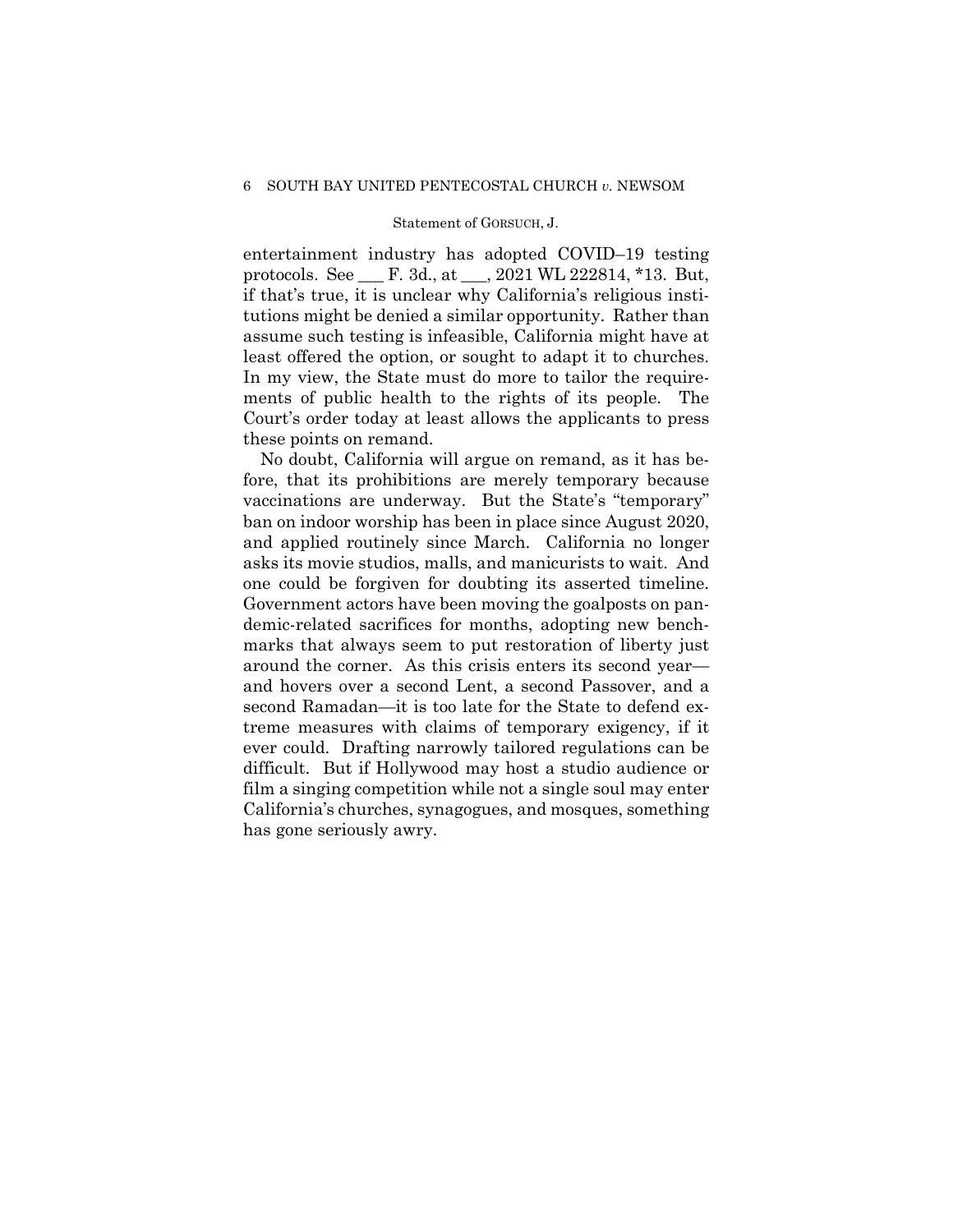# **SUPREME COURT OF THE UNITED STATES**  $\overline{\phantom{a}}$  , where  $\overline{\phantom{a}}$

## No. 20A136 (20–746)  $\overline{\phantom{a}}$  , where  $\overline{\phantom{a}}$

# SOUTH BAY UNITED PENTECOSTAL CHURCH, ET AL., *v.* GAVIN NEWSOM, GOVERNOR OF CALIFORNIA, ET AL.

#### ON APPLICATION FOR INJUNCTIVE RELIEF

[February 5, 2021]

 JUSTICE KAGAN, with whom JUSTICE BREYER and JUSTICE SOTOMAYOR join, dissenting.

Justices of this Court are not scientists. Nor do we know much about public health policy. Yet today the Court displaces the judgments of experts about how to respond to a raging pandemic. The Court orders California to weaken its restrictions on public gatherings by making a special exception for worship services. The majority does so even though the State's policies treat worship just as favorably as secular activities (including political assemblies) that, according to medical evidence, pose the same risk of COVID transmission. Under the Court's injunction, the State must instead treat worship services like secular activities that pose a much lesser danger. That mandate defies our caselaw, exceeds our judicial role, and risks worsening the pandemic.

Start with the governing law. We have held time and again that the First Amendment demands "neutrality" in actions affecting religion. *Church of Lukumi Babalu Aye, Inc.* v. *Hialeah*, 508 U. S. 520, 532 (1993). A government cannot put limits on religious conduct if it "fail[s] to prohibit nonreligious conduct that endangers" the government's interests "in a similar or greater degree." *Id.,* at 543. That principle, though, has a corollary: The "Constitution does not require things which are different in fact . . . to be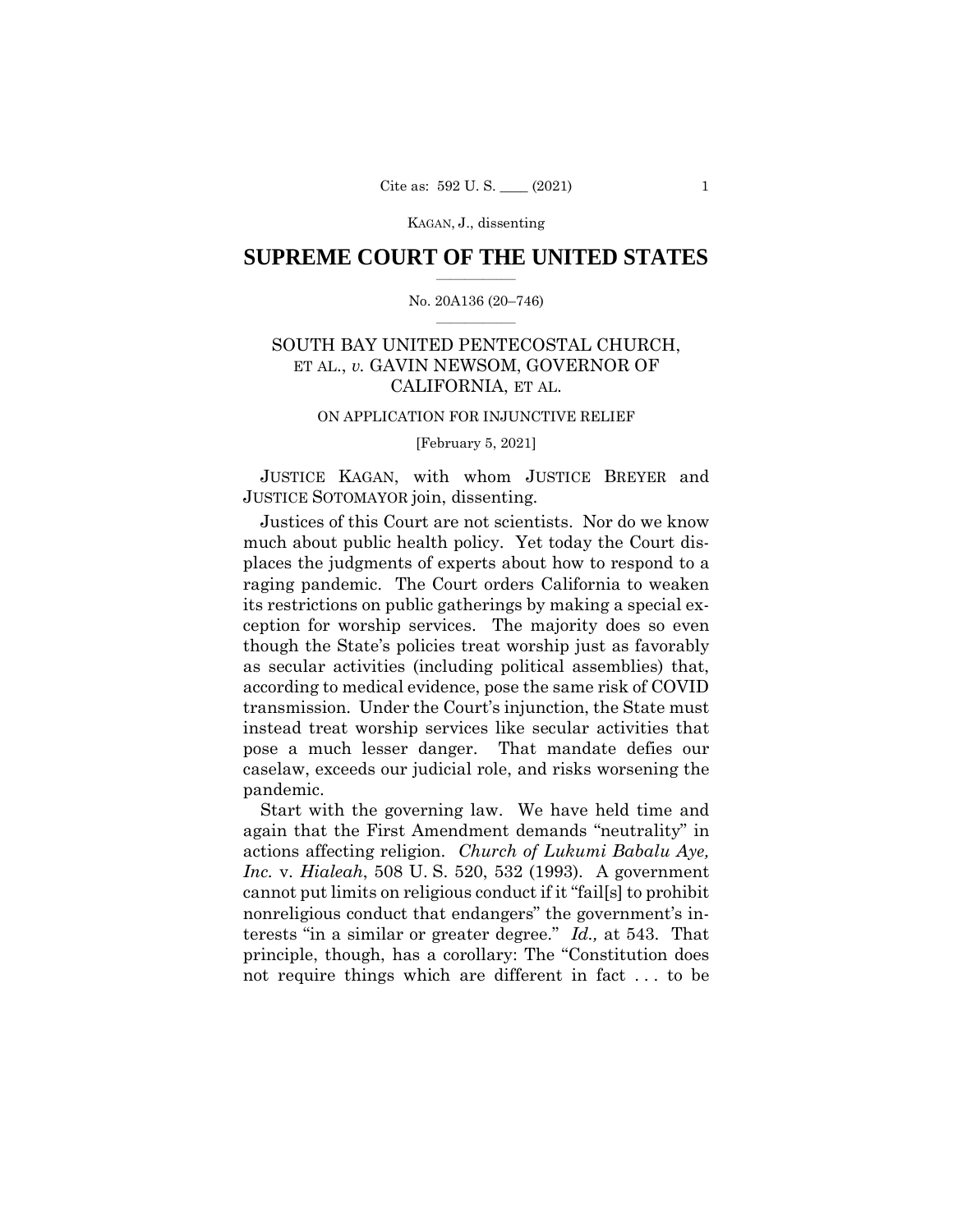treated in law as though they were the same." *Plyler* v. *Doe*, 457 U. S. 202, 216 (1982). So "States must treat like cases alike but may treat unlike cases accordingly." *Vacco* v. *Quill*, 521 U. S. 793, 799 (1997); see *Lukumi*, 508 U. S., at 542.[1](#page-10-0)

California's response to the COVID pandemic satisfies that neutrality rule by regulating worship services the same as other activities "where large groups of people [come together] in close proximity for extended periods of time." *South Bay United Pentecostal Church* v. *Newsom*, 590 U. S.

 $\_\_\_\_\_\_\_\_\_\_\_\_\_\_\_\_\_\_\_\_$  (2020) (ROBERTS, C. J., concurring in denial of application for injunctive relief ) (slip op., at 2). The restricted activities include attending a worship service or political meeting; going to a lecture, movie, play, or concert; and frequenting a restaurant, winery, or bar. So the activities are both religious and secular—and many of the secular gatherings, too, are constitutionally protected. In all those communal activities, California requires mask wearing and social distancing, and bars indoor singing and chanting, to reduce the risk of COVID transmission. In addition, the State has put limits on how many people can assemble in one indoor space—whether a church, theater, or lecture hall. Depending on COVID case and test-positivity rates, public gatherings may occur only at specified occupancy levels—for example, at 50% or 25% of a facility's capacity. And when COVID rates are highest, all those capacity limits give way to a rule that the gathering—again, whether religious or secular—take place outdoors (with no limits on attendance). Given California's mild climate, that restriction—the one the Court today lifts for houses of worship alone—does not amount to a ban on the activity. Worship services, along with other gatherings, have taken

<span id="page-10-0"></span> $<sup>1</sup>$  Only if a government fails this neutrality test must its policy "be jus-</sup> tified by a compelling government interest and . . . be narrowly tailored to advance that interest." *Lukumi*, 508 U. S., at 531–532.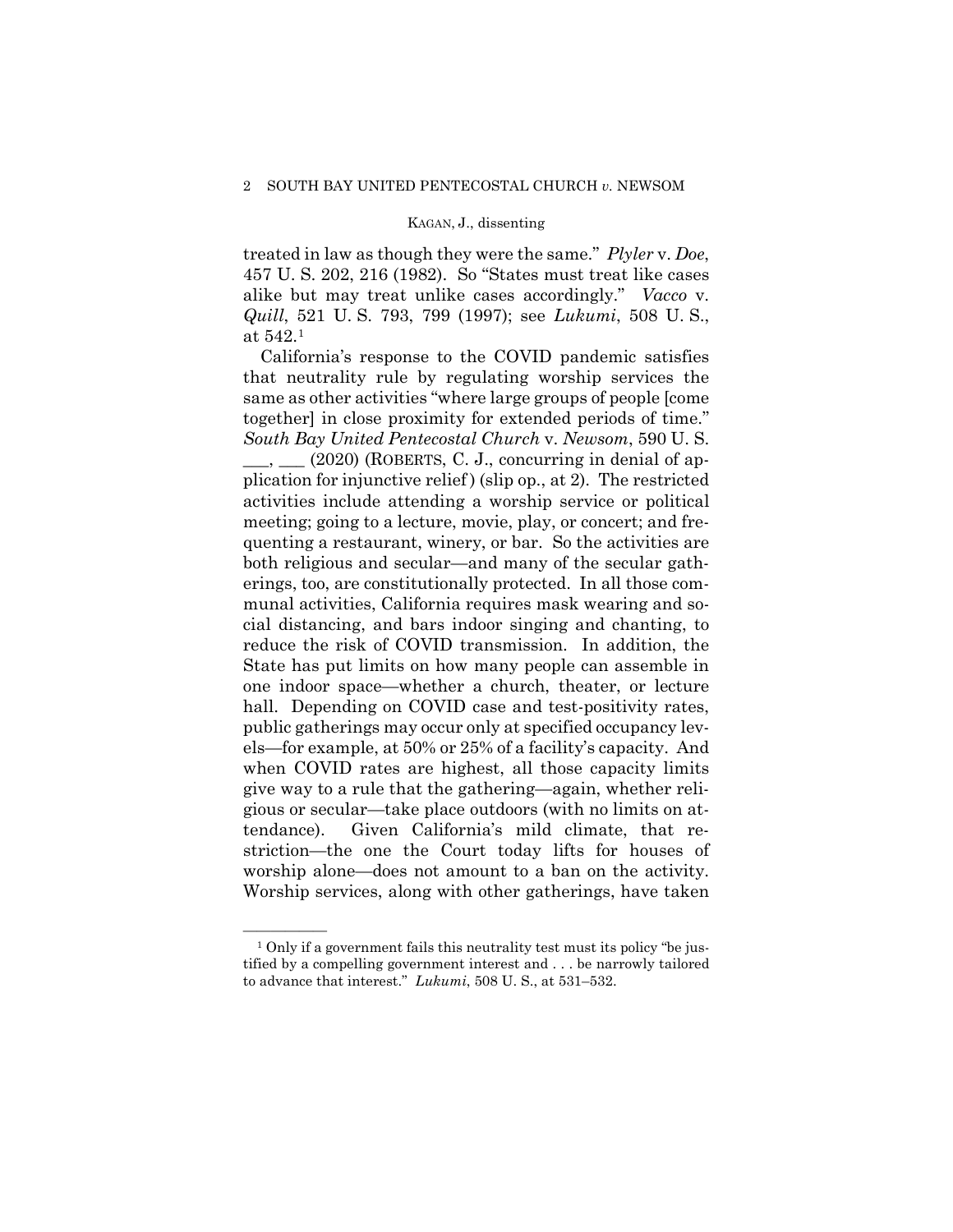place outdoors throughout this winter.

California's scheme homes in on these indoor gatherings because they pose a heightened danger of COVID transmission. In written testimony in this case, Dr. James Watt, the Chief of Communicable Diseases at the California Department of Public Health, explained: "There is broad consensus among epidemiologists that transmission (and thus spread) of the novel coronavirus is more likely" at "[i]ndoor public gatherings," which "bring together [many] people from different households." Decl. of Dr. James Watt in No. 3:20–cv–865 (SD Cal.), Doc. 81–3, ¶¶37, 44 (Watt Decl.). Dr. George Rutherford, a professor of epidemiology at the University of California, San Francisco School of Medicine, further elaborated on the point. He described the "increase[]" in risk when gatherings "are of an extended duration, and when there is a lot of verbal interaction, especially when there is group singing, chanting, or other loud vocalization" like speeches or sermons. Decl. of Dr. George Rutherford in No. 3:20–cv–865, Doc. 81–4, ¶91 (Rutherford Decl.). That risk, of course, extends not only to the participants themselves, but to everyone they associate with in a community. See Watt Decl., ¶42.

The medical experts also testified about why California imposed more severe capacity limits on gathering places like churches and theaters than on other indoor sites. The State's regulation of retail stores is less stringent, Dr. Rutherford explained, because shopping "involves less close proximity" with other people—and for less time—than does an indoor worship service, lecture, or similar event. Rutherford Decl., ¶113; see *id.*, ¶117. For that reason, shoppers are "less likely to receive a sufficient viral load of droplets" to contract COVID. *Id.*, ¶113*.* Similarly, Dr. Rutherford observed, workplaces can have higher capacity limits because employers (and, by extension, their employees) must comply with "detailed, workplace-specific COVID preven-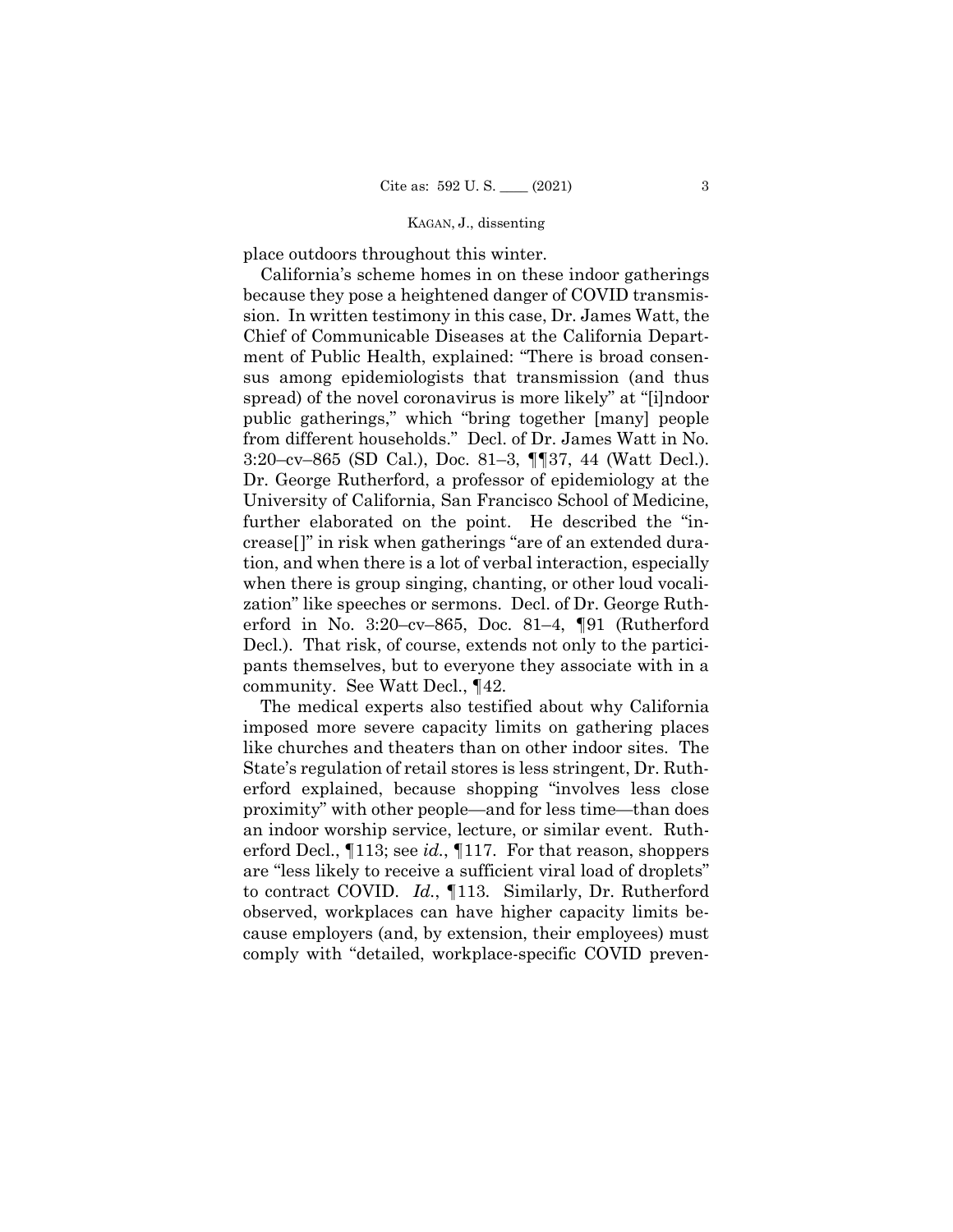tion plans subject to enforcement by State labor authorities." *Id.*, ¶121. Film production studios in California, for example, must test their employees as many as three times a week—a requirement that "could not feasibly be applied to the congregation of a house of worship." *Ibid.*, and n. 8.

Given all that evidence, California's choices make good sense. The State is desperately trying to slow the spread of a deadly disease. It has concluded, based on essentially undisputed epidemiological findings, that congregating together indoors poses a special threat of contagion. So it has devised regulations to curb attendance at those assemblies and—in the worst times—to force them outdoors. Crucially, California has applied each of those rules equivalently to religious activities and to secular activities, including some with First Amendment protection of their own. Where the State has regulated religious conduct, it has as well regulated "nonreligious conduct that endangers [its] interests in a similar" way. *Lukumi*, 508 U. S., at 543. The only secular conduct the State treats better is the kind that its experts have found does not so imperil its interests—the kind that poses less risk of COVID transmission. Nothing in that policy violates the First Amendment.

Yet the Court will not let California fight COVID as it thinks appropriate. The Court has decided that the State must exempt worship services from the strictest aspect of its regulation of public gatherings. No one can know, from the Court's 19-line order, exactly why: Is it that the Court does not believe the science, or does it think even the best science must give way? In any event, the result is clear: The State may not treat worship services like activities found to pose a comparable COVID risk, such as political meetings or lectures. Instead, the State must treat this one communal gathering like activities thought to pose a much lesser COVID risk, such as running in and out of a hardware store. In thus ordering the State to change its public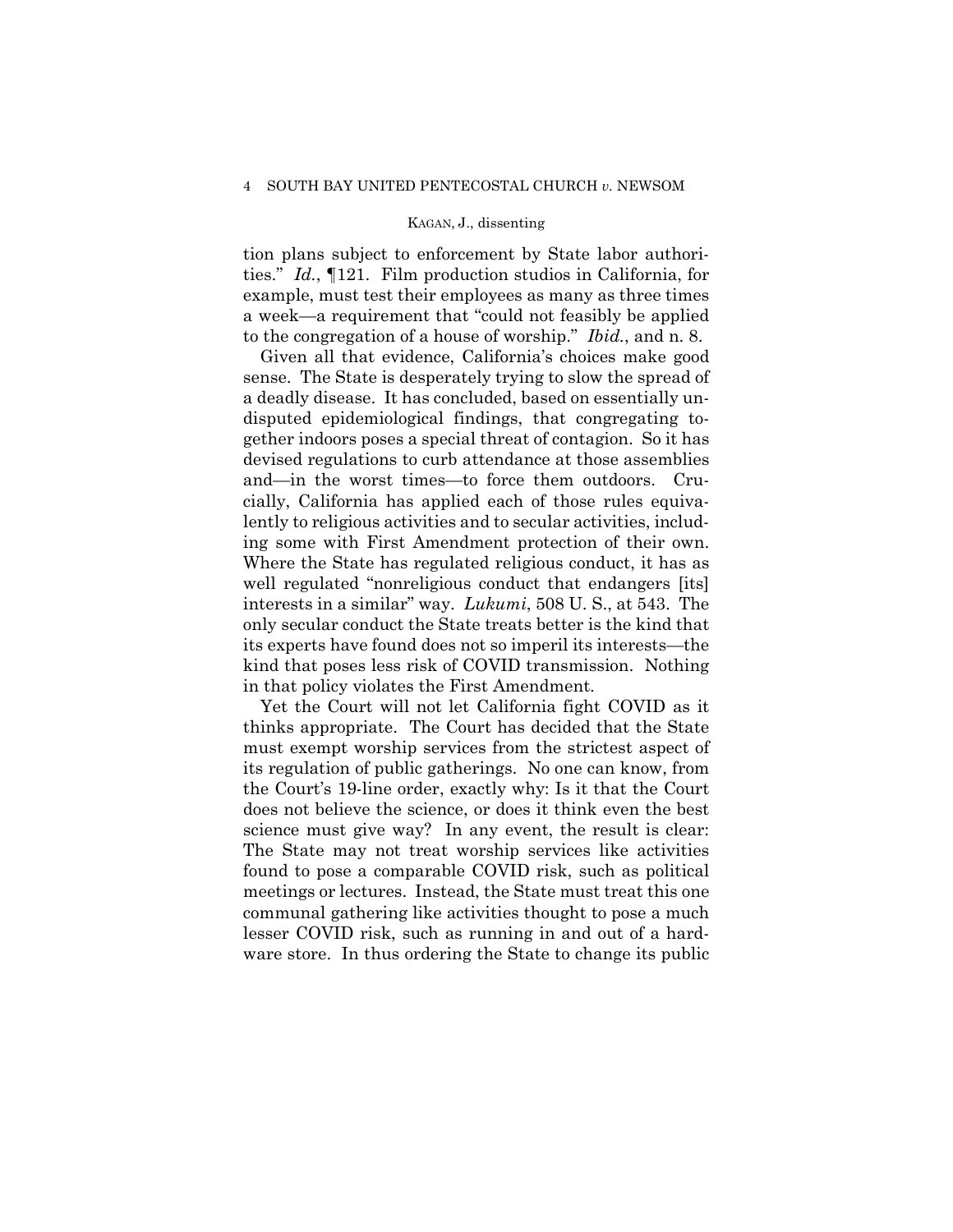health policy, the Court forgets what a neutrality rule demands. The Court insists on treating unlike cases, not like ones, equivalently.[2](#page-13-0)

This is no garden-variety legal error: In forcing California to ignore its experts' scientific findings, the Court impairs the State's effort to address a public health emergency. There are good reasons why the Constitution "principally entrusts the safety and the health of the people" to state officials, not federal courts. *South Bay*, 590 U. S., at \_\_\_ (ROBERTS, C. J., concurring) (slip op., at 2) (internal quotation marks and alteration omitted). First among them is that judges "lack[] the background, competence, and expertise to assess public health." *Ibid.* To state the obvious, judges do not know what scientists and public health experts do. I am sure that, in deciding this case, every Justice carefully examined the briefs and read the decisions below. But I cannot imagine that any of us delved into the scientific research on how COVID spreads, or studied the strategies for containing it. So it is alarming that the Court second-guesses the judgments of expert officials, and displaces their conclusions with its own. See *Roman Catholic Diocese of Brooklyn* v. *Cuomo*, *ante*, at 3 (SOTOMAYOR, J., dissenting). In the worst public health crisis in a century, this

<span id="page-13-0"></span><sup>—————— 2</sup>For much this reason, the Court's decision in *Roman Catholic Diocese of Brooklyn* v. *Cuomo*, *ante,* p. \_\_\_ (*per curiam*), does not require today's injunction. There, the Court found that New York had "single[d] out houses of worship for especially harsh treatment." *Ante,* at 3. But here, according to the epidemiological evidence in the record, California has treated houses of worship identically to other facilities with the same risk. It is the Court, not the State, that "single[s] out" religious activity separating it from other equally risky public gatherings. What is more, *Roman Catholic Diocese* held, at a time when New York was lifting restrictions to reflect declining case rates, that the policy at issue was "far more severe than has been shown to be required to prevent the spread of the virus." *Ante*, at 4. No court—or, at any rate, no court with any sense of modesty—can make that claim here. California's hospitals are near maximum capacity, and over 3,500 state residents perished from the virus just last week.